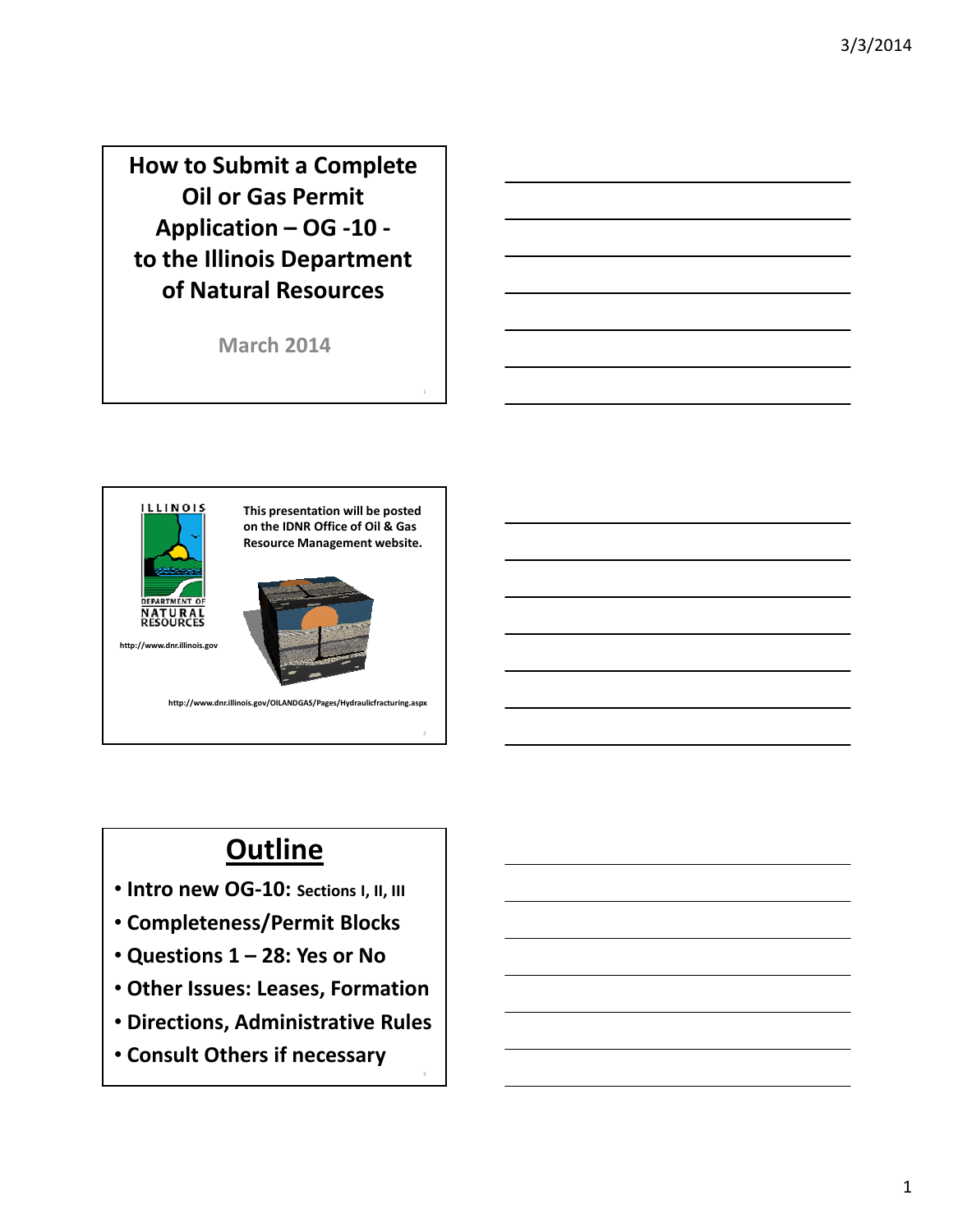







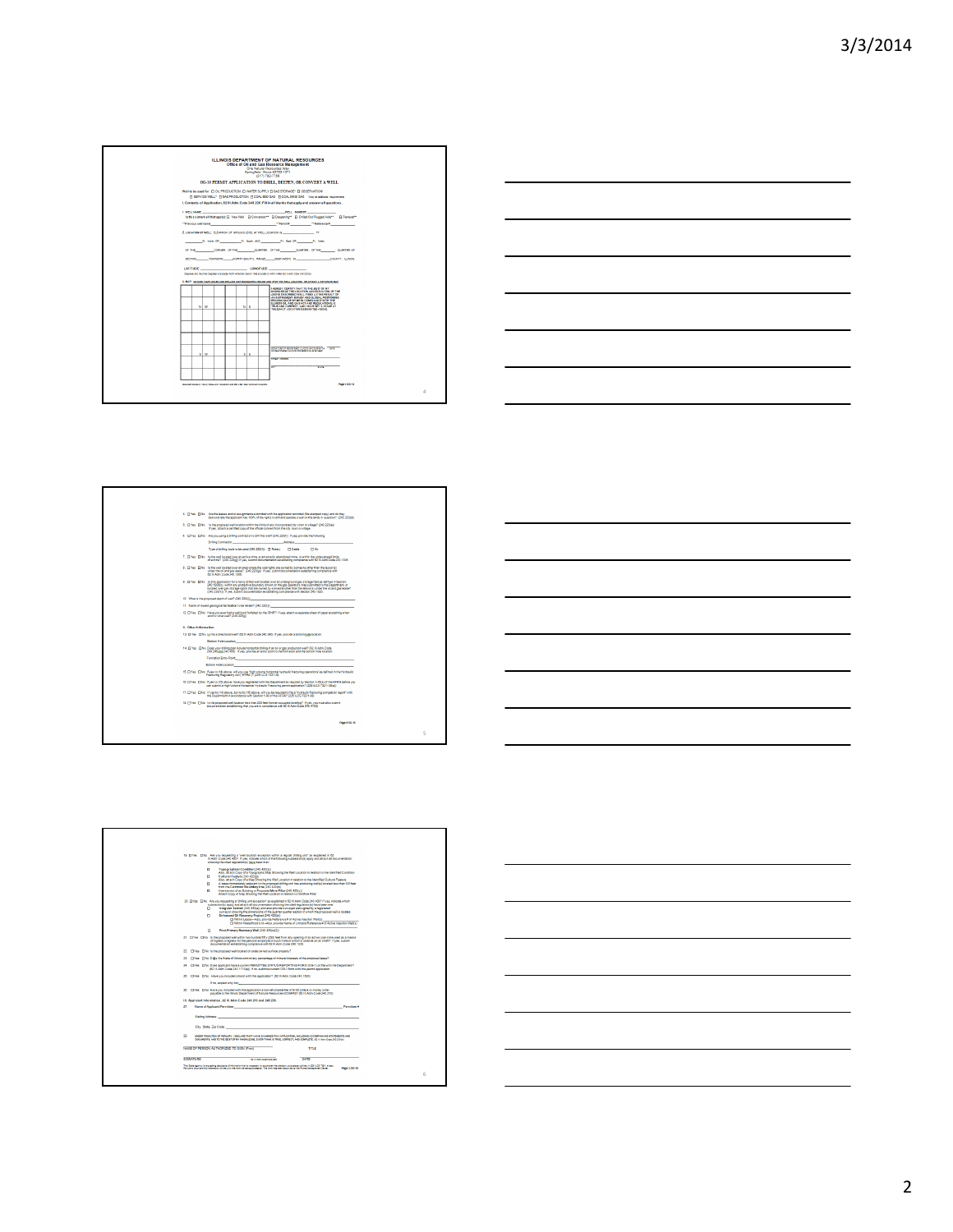#### Introducing the OG - 10

- Well Location the same look
- 21 yes/no questions . . .
- Along the left hand column
- Followed by Applicant info.
- And important signature!
- Easy, if you follow the ad rules
- Check your work.

### **Completeness**

- OG-10 completely filled out, signed properly, and submitted with all attachments
- An incomplete OG-10 will not be processed, and will cause great delay in applicant's ability to obtain permit
- Failure to provide any missing information w/in 60 days of notification means that "... the application be deemed denied . . . ."
- 62 Ill. Adm. Code 240.210(c). <sup>8</sup>

## **Completeness**

- This PowerPoint Presentation is designed to help Operators, Applicants, Permittees submit "complete" applications.
- Excellent Instructions: Fill in all Blanks that apply and answer all questions.
- Fill in all blanks that apply and answer all questions.
- Then be sure to attach, enclose all appropriate documents, maps, and check.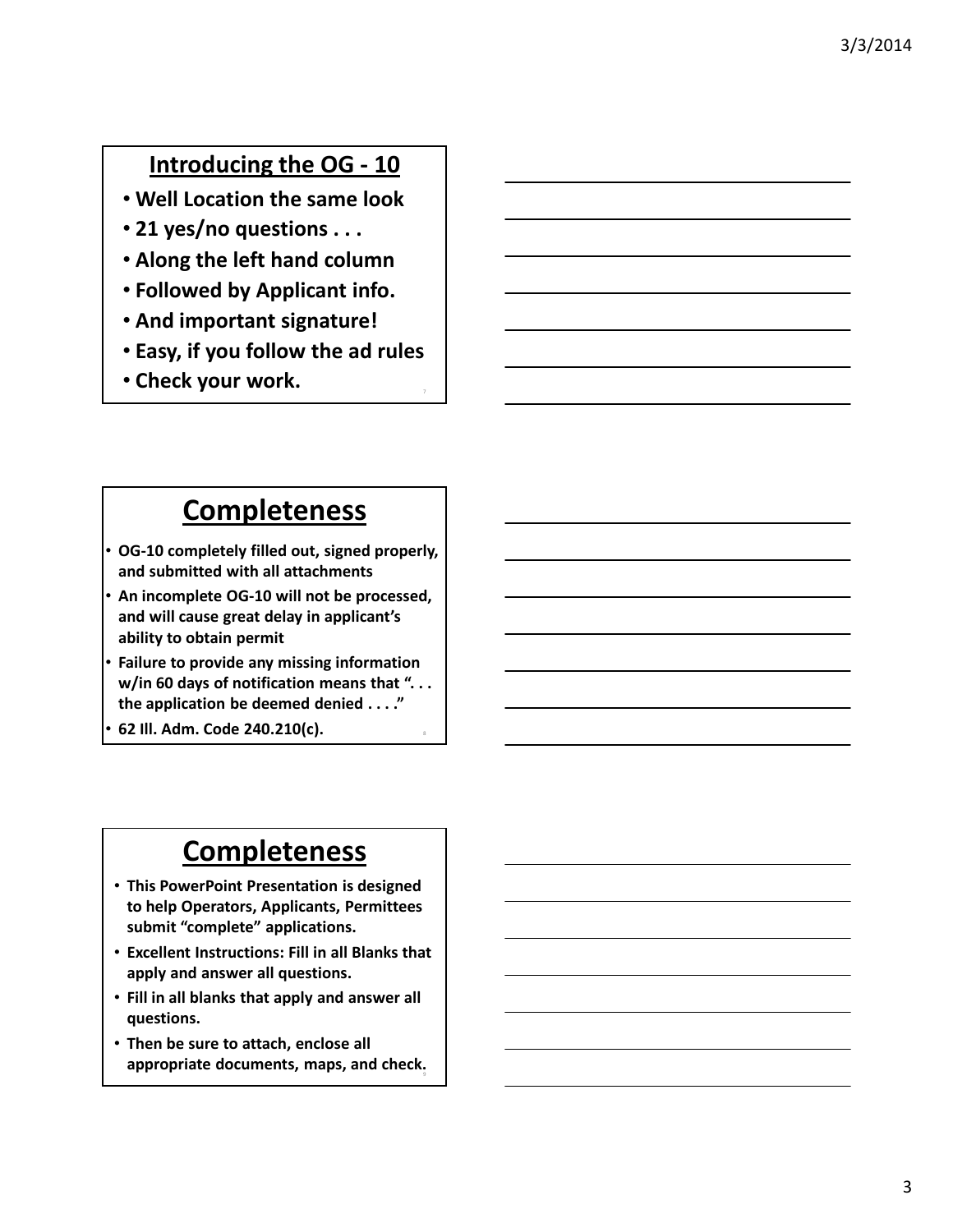- What will the well be used for?
- NOTE: that if it is for gas storage, observation, or a service well, there are addl. requirements that are not covered here. You will need to consult the administrative rules (62 Ill. Adm. Code 240.), or your lawyer, geologist, petroleum engineer, or environmental consultant for help on those applications.

10

12

# OG-10 Questions

- Questions 1 13: 62 Ill. Adm. Code 240.220
- #1: What is the Well Name and Number?
- Is it a new well, or did a permit already exist for that location (CONVERSION, DEEPENING, DRILLED OUT PLUGGED HOLE (DOPH), RENEWAL)?

- #1 (cont'd)
- If permit already existed what was the previous name, permit #, & reference #?
- If a permit was already issued for that location:
	- Reference # will remain the same on new permit;
	- Permit # will change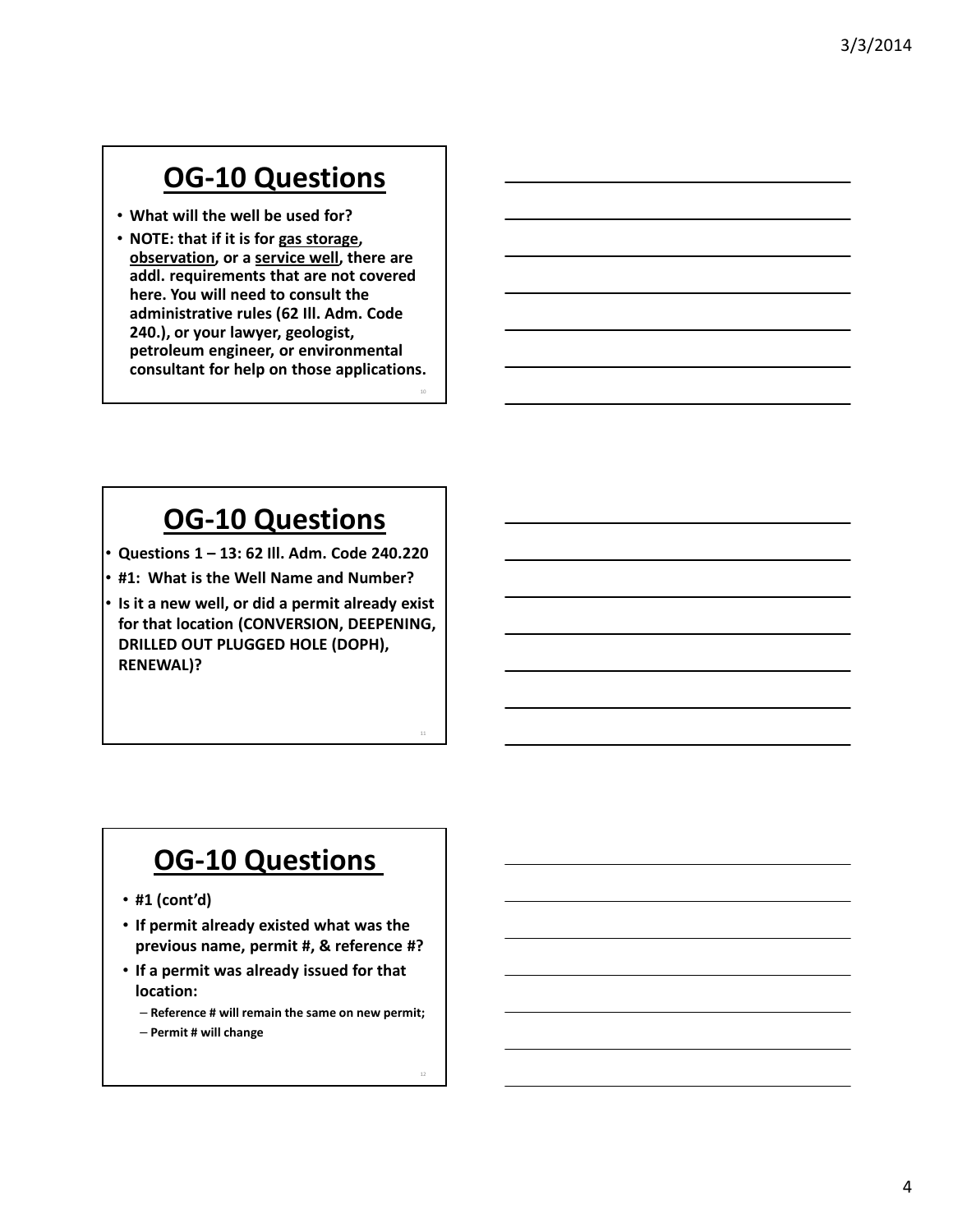- 62 Ill. Adm. Code 240.220
- #2: Location of the Well
	- –Surface elevation (used to calculate surface casing requirement)
	- –Written description of location
	- –Latitude and Longitude (degrees/decimal degrees to 6 places): must be a field measurement

13

14

15

## OG-10 Questions

- 62 Ill. Adm. Code 240.220
- #3: Map outline of lease & spot well location
- Attach a separate map if necessary
- This should be done by registered Illinois Land Surveyor, or Registered Illinois Professional Engineer – more accuracy, saves permit reviewer time; and they must certify location of well
- Before submitting OG-10, applicant should check written location matches well plot and plot matches Latitude and Longitude: http://maps.isgs.illinois.edu/iloil/

## OG-10 Questions

- 62 Ill. Adm. Code 240.220
- #4: Did you attach/include recorded, file stamped copies of leases, assignments showing 100% right to drill, operate?
	- Must have Recorder's stamp from County on document(s) where well/drilling unit located
	- Lease/Assignment must show permittee as lessee or assignee, or you can supply an operating agreement

5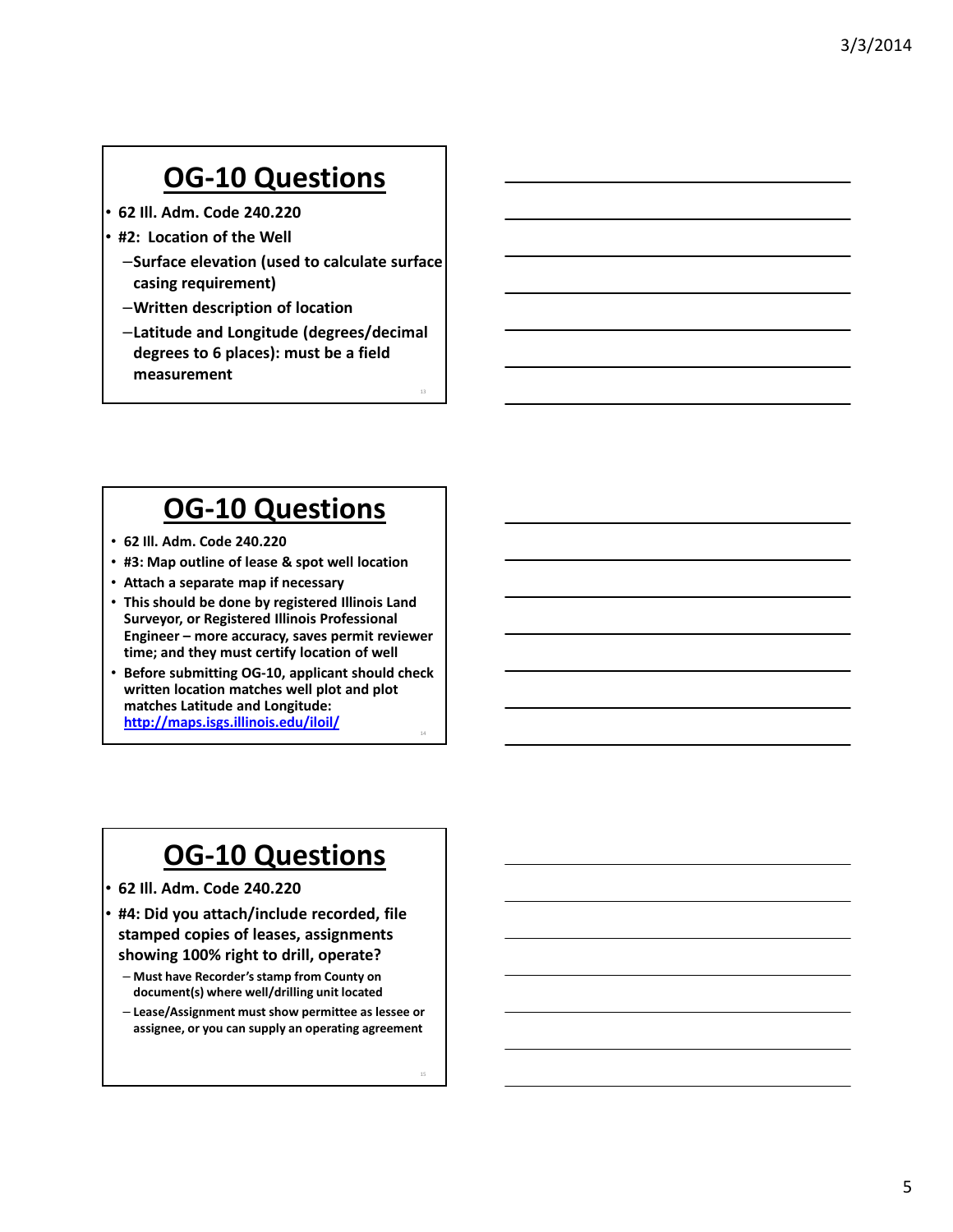• #4: (cont'd)

- ENTIRE drilling unit must be included in lease description
- If multiple leases being pooled to form drilling unit (even if part of a single assignment), must provide documentation of right to pool
- Plot of lease (#3) relative to drilling unit/well location important if legal description or exceptions are complex

16

– Lease/Assignment checked for formation/depth restrictions

# OG-10 Questions

- 62 Ill. Adm. Code 240.220
- #5: Is the well site in a city, town, village? Did you get official consent? Document it.
- #6: You are probably using a Drilling Contractor yes?
	- Who? Name/Address
	- What type of tools? Rotary/Cable/Air
	- This info is listed on permit when issued

- 62 Ill. Adm. Code 240.220
- #7: Is the well located over an active mine, temporarily abandoned mine, or w/in undeveloped limits of a mine? If yes, go to 62 Ill. Adm. Code 240.1305 for compliance.
	- Potential starting points for making determination: • IDNR website:
		- http://geoserver.dnr.illinois.gov/mines/Default.aspx
		- ISGS website: http://www.isgs.illinois.edu/?q=ilmines
	- If yes, an agreement w/ the mine owner must be signed by both parties & a map/sketch is required. 18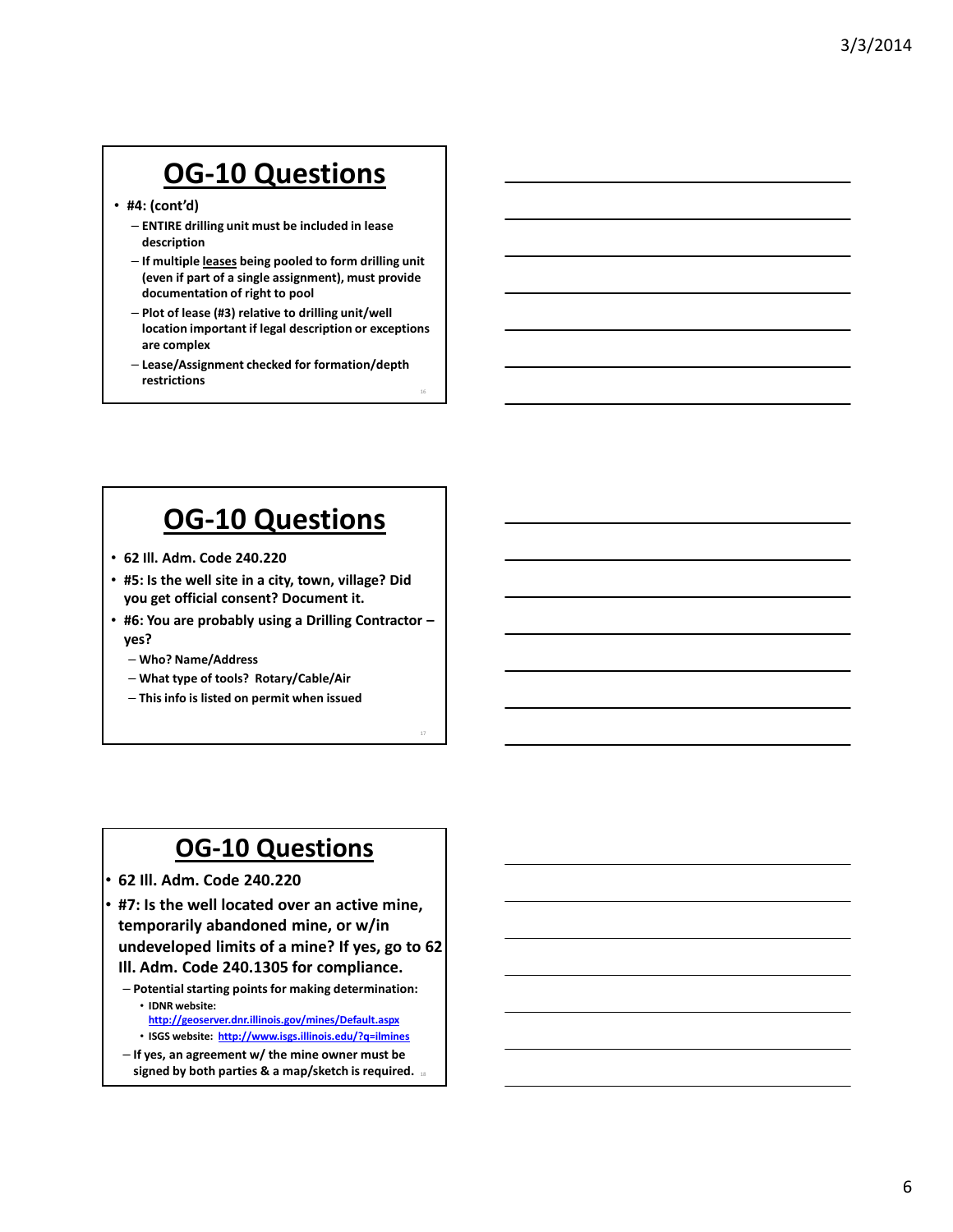- #7: (cont'd)
	- If yes, but no agreement is reached, must provide map/sketch and document that a complete copy of permit appl. was sent to mine owner
- #8: Is the well located where the coal rights are owned by someone other than the oil & gas lessors? If yes, go to 62 Ill. Adm. Code 240.1305 for compliance.
	- Document that notice of proposed well location plus depth/formation was sent to coal owner by registered mail—return receipt requested

19

#### OG-10 Questions

- #9: Is this for a newly drilled well located over an underground gas storage field, or located over gas storage rights owned by someone other than the oil & gas lessor(s)?
- If yes, go to 62 Ill. Adm. Code 240.1820 to establish compliance.
	- Agreement between applicant and gas storage operator
	- If no agreement can be reached, applicant shall notify gas storage operator of location/depth of well by certified mail, return receipt requested

- 62 Ill. Adm. Code 240.220
- #10: What is the proposed depth of the well?
	- Depth will be listed on permit when issued
- #11: What is the lowest geological formation
- to be tested?
- Important information to determine compliance with Spacing of Wells (62 Ill. Adm. Code Part 240, Subpart D)
- Issue referenced again later in the presentation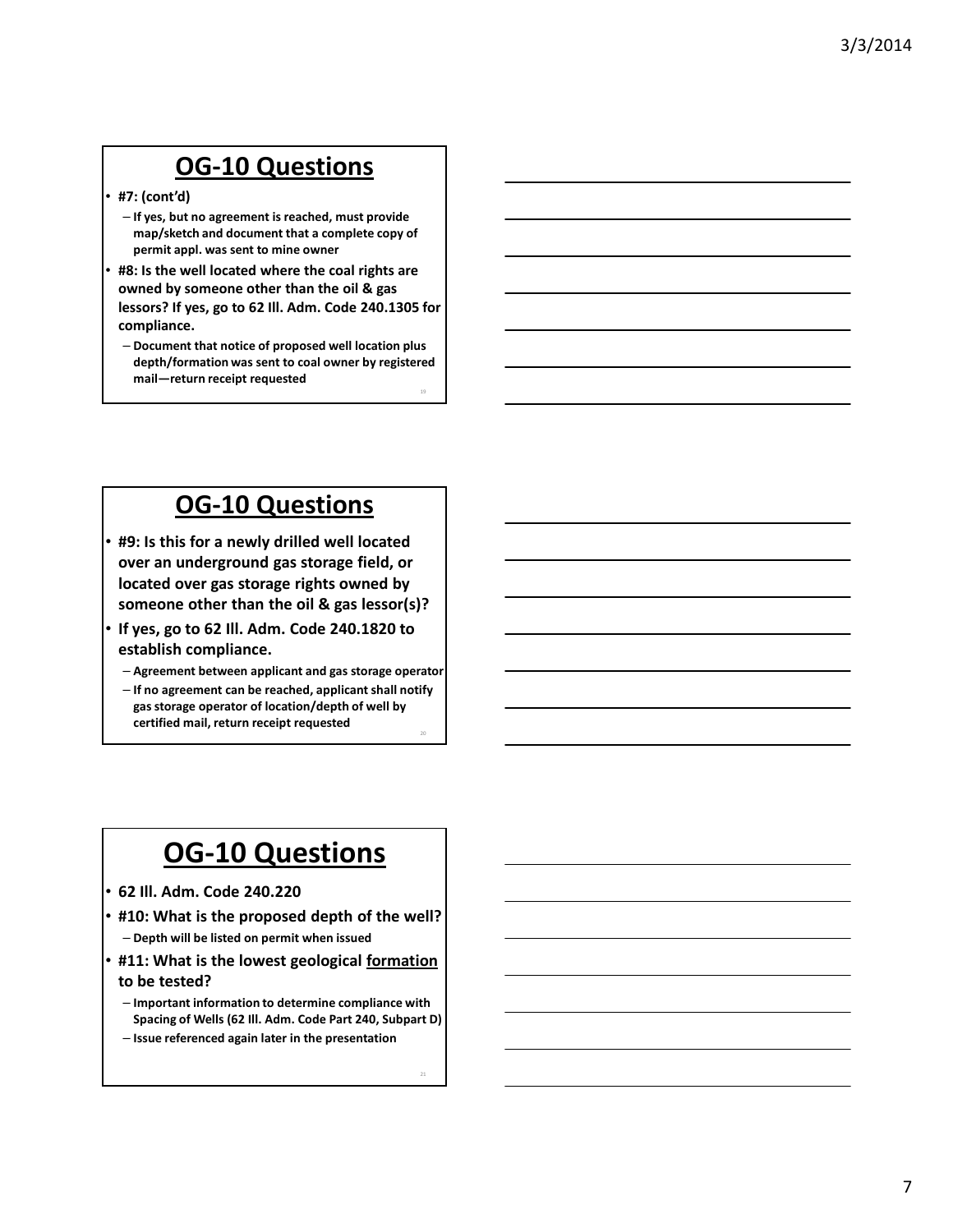- #12: Have you ever had your bond forfeited by IDNR? If yes, explain when and for what well separately.
- End of questions from section 240.220
- Still on Page 2 of OG-10
- Roman Numeral II. Other Info.
- Other Adm. Rules & HFRA

### OG-10 Questions

- Page 2: II. Other Information
- #13: Is this a directional well?
	- If yes, comply w/ Section 240.240 and provide the bottom hole location?
- #14: Does your drilling plan include horizontal drilling in an oil or gas production well?
	- If yes, comply w/ Section 240.245 and provide the entry point to the formation and the bottom hole location. 23

## OG-10 Questions

- Page 2: II. Other Information (cont.)
- Horizontal drilling has new importance in IL because of the Hydraulic Fracturing Regulatory Act ("HFRA"). 225 ILCS 732/1-1 et seq.
- #15: If planning to horizontally drill (#14), will you use high volume horizontal hydraulic fracturing operations? 225 ILCS 732/1-5.
	- . . . > 80,000 gallons hydr. fracturing fluid per stage . . .

24

 $-$ ... > 300,000 gallons hydr. fracturing fluid total ...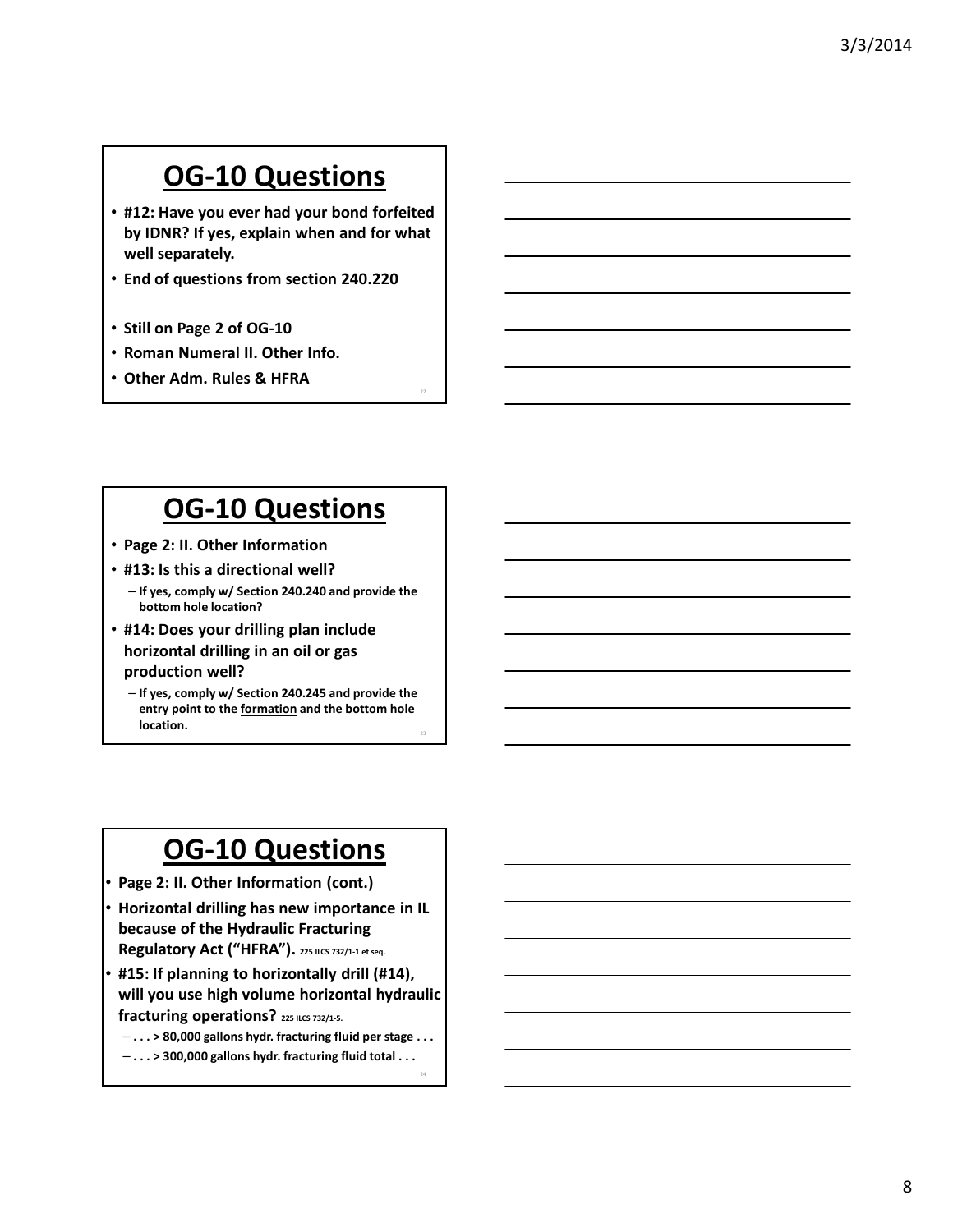- Page 2: II. Other Information (cont.)
- #16: If yes to #15, have you registered under the HFRA? 225 ILCS 732/1-35(a)
- #17: If you plan to drill a horizontal well (yes to #14) and frack, but not high volume (no to #15), will you be required to report your fracking operations to the Dept. per HFRA? - Hydraulic Fracturing Completion Report, 225 ILCS 732/1-98
	- . . . < 300,001 gallons hydraulic fracturing fluids . . .

25

26

#### OG-10 Questions

- Page 2: II. Other Information (cont.)
- #18: Is the well located less than 200' from an occupied dwelling? If yes, you must comply w/ 62 Ill. Adm. Code 240.410(f).
	- If yes, will need written agreement with surface owner on which dwelling located
- Starting with Location and Drilling Unit Exceptions – Page 3

- Page 3: Section II. Other Information
- #19: Are you requesting a "well location exception w/in a regular drilling unit" per 62 Ill. Adm. Code 240.420? Attach all documentation!
	- Topographic Conditions, also attach topographic map w/ well location in relation to identified condition
	- Cultural Features, attach a map w/ well location in relation to identified cultural feature
	- Common Boundary Lines, include well name/reference #
	- Mine Pillar, attach map showing well location in relation to mine pillar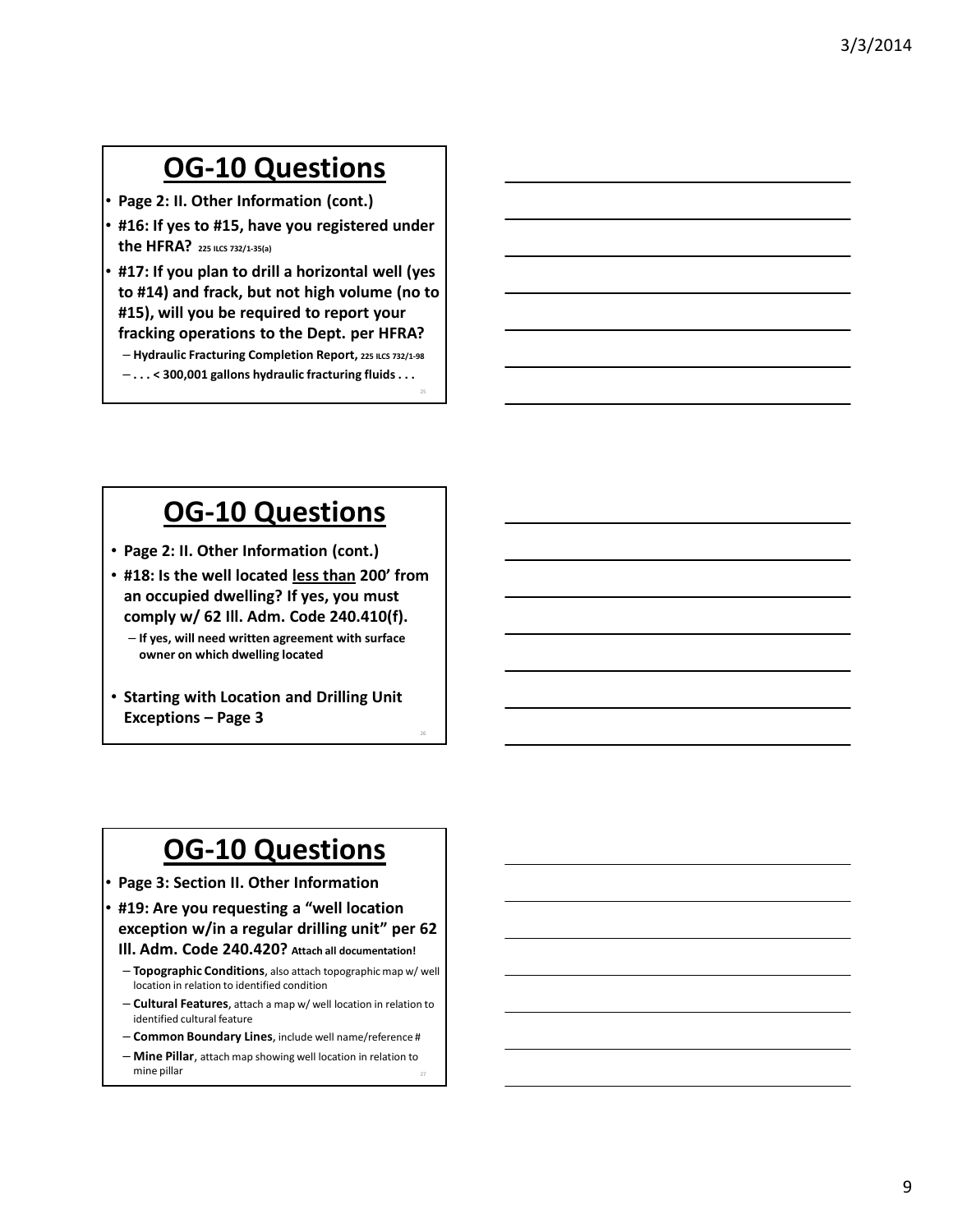• Page 3: II. Other Information (cont.)

- #20: Are you requesting a "drilling unit exception" per 62 Ill. Adm. Code 240.430?
	- Irregular Section, also attach surveyed plat signed by a registered surveyor showing quarter-quarter dimensions w/ location of proposed well/drilling unit
	- Enhanced Oil Recovery Project:
		- Within lease include reference #s of active injection wells
		- Within Waterflood Unit include Unit name & reference #s of active injection wells

28

29

30

#### OG-10 Questions

- #20 Drilling Unit Exceptions (cont'd)
- Post Primary Recovery Well
	- Can designate new drilling unit made up of two or more drilling units of same size/shape and location as "standard unit" . . .
	- Only if at least one-half of the "standard units" have at least one plugged well having formerly produced from same formation you are proposing to produce from for new well.
	- Cannot contain drilling unit of a well actively producing from same reservoir
	- Post-Primary Unit CAN cross section line

#### OG-10 Questions

- Page 3: II. Other Information (cont.)
- More Irregular Drilling Units not on OG-10
	- Modified Drilling Unit (62 Ill. Adm. Code 240.460)
	- Special Drilling Unit (62 Ill. Adm. Code 240.465)
	- Pool Wide Drilling Unit (62 Ill. Adm. Code 240.133)
- #21: Is the well w/in 250 ft. of any opening for an active coal mine used by people to get in and out, or used for air? If yes, comply with 62 Ill. Adm. Code 240.1330.

– New Question on OG-10, has been in the Adm. Rules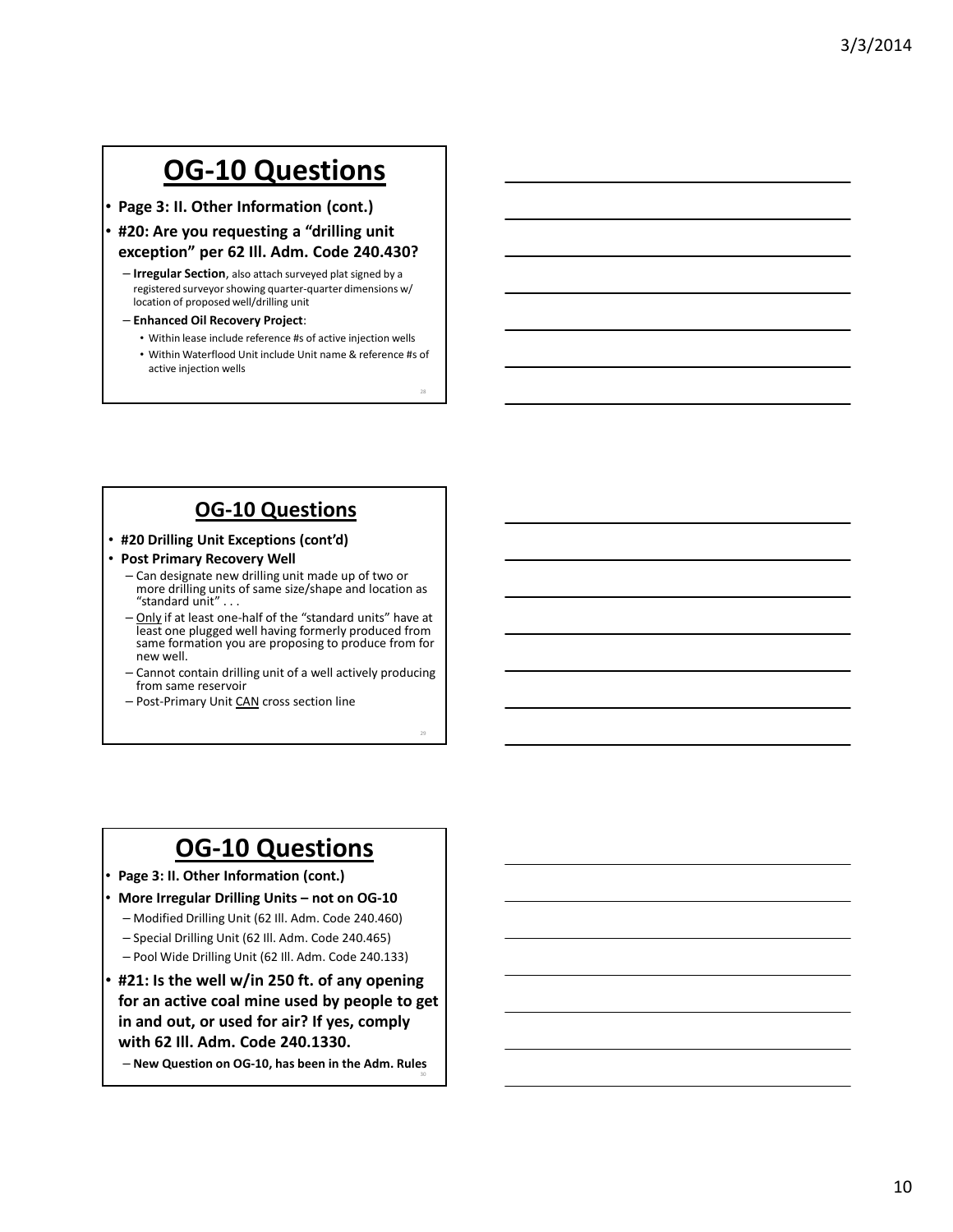- Page 3: II. Other Information (cont.)
- #22: Is the well located on State owned surface property?
- #23: Does the State own any mineral interests in the proposed lease?

### OG-10 Questions

31

33

- #24: Do you have a current Permittee Status Reporting Form, OG-1, on file w/ the IDNR? 62 Ill. Adm. Code 1710. If no, complete one and submit w/ OG-10.
	- Should update each year & whenever changes occur
	- IDNR sends blank OG-1 form to all permittees with annual well fee bill
	- Critical info. for most up to date communications

## OG-10 Questions

- Page 3: II. Other Information (cont.)
- #25: Is there a bond included with this application? (62 Ill. Adm. Code 240.1500)

If not, please explain

- Examples: blanket bond on file, 2 years annual well fees paid, conversion—bond on file, etc.
- #26: Do not send an OG-10 in w/out the application fee. Currently \$100--the price is going up soon to \$300.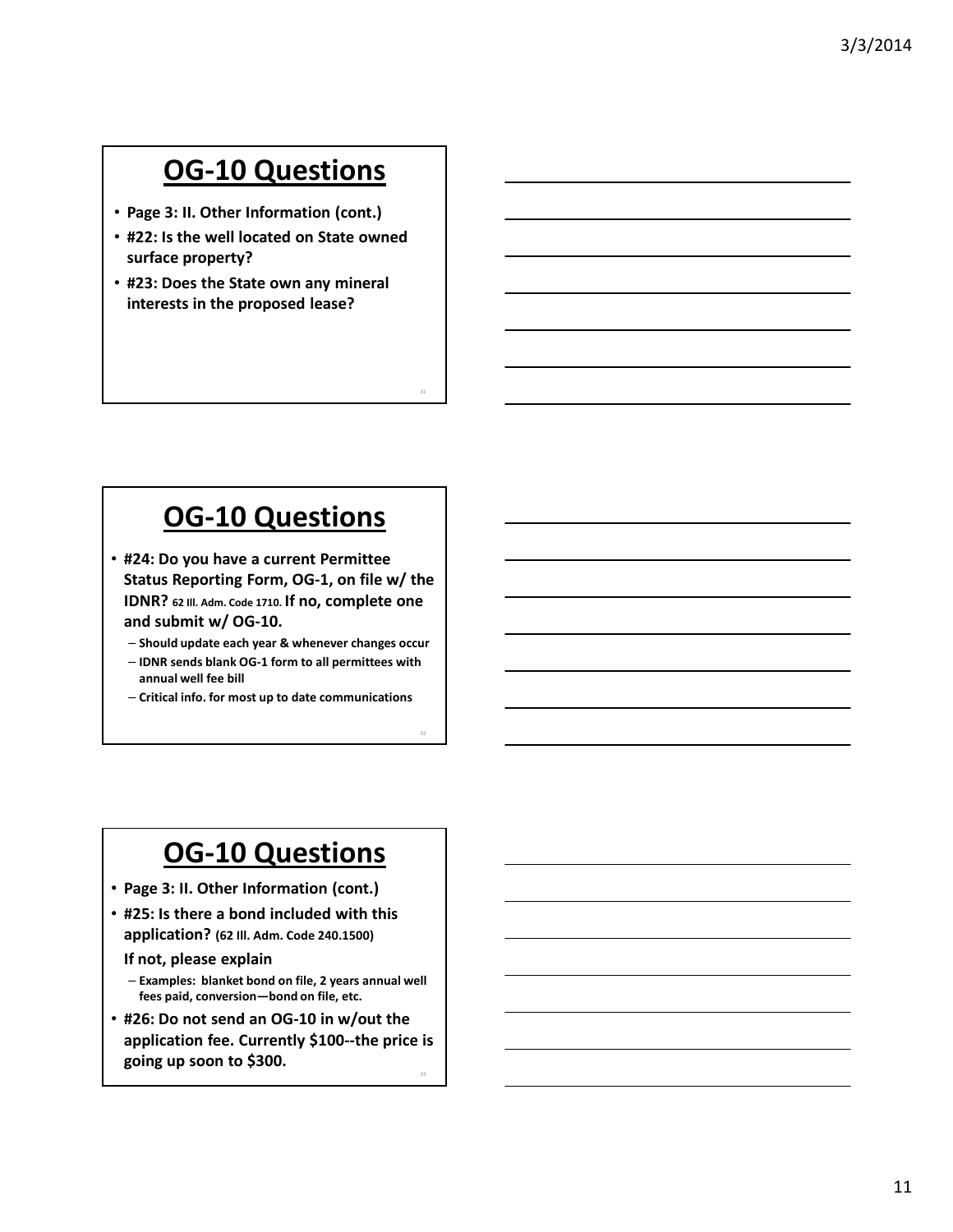# OG-10 Applicant Info

- Section III. Applicant Information 62 Ill. Adm. Code 240.210 and 240.230
- #27: Who is the applicant/permittee?
- What is your permittee #?
	- If this is your FIRST OG-10 application with the IDNR and you have never applied for a well transfer, then the IDNR will assign the permittee number after the application is submitted.

34

35

36

## OG-10 Applicant Info

- III. Appl. Info., Sect.s 240.210 and 240.230
- #28: Have you, the applicant, checked everything on the permit application . . . and all the attachments to verify they are true/correct/complete?
- Are you authorized to sign this OG-10 on behalf of the applicant? What is your title?
- Feel free to check everything one more time!

## OG-10 Applicant Info

- #28 (cont'd)
	- –Who is authorized to sign?
		- Individual: Individual
		- Partnership: General Partner
		- Corporation: Corporate Officer
		- IDNR verifies signature/authorization w/ info. provided by permittees on OG-1
		- IDNR can also check w/ Sec. of State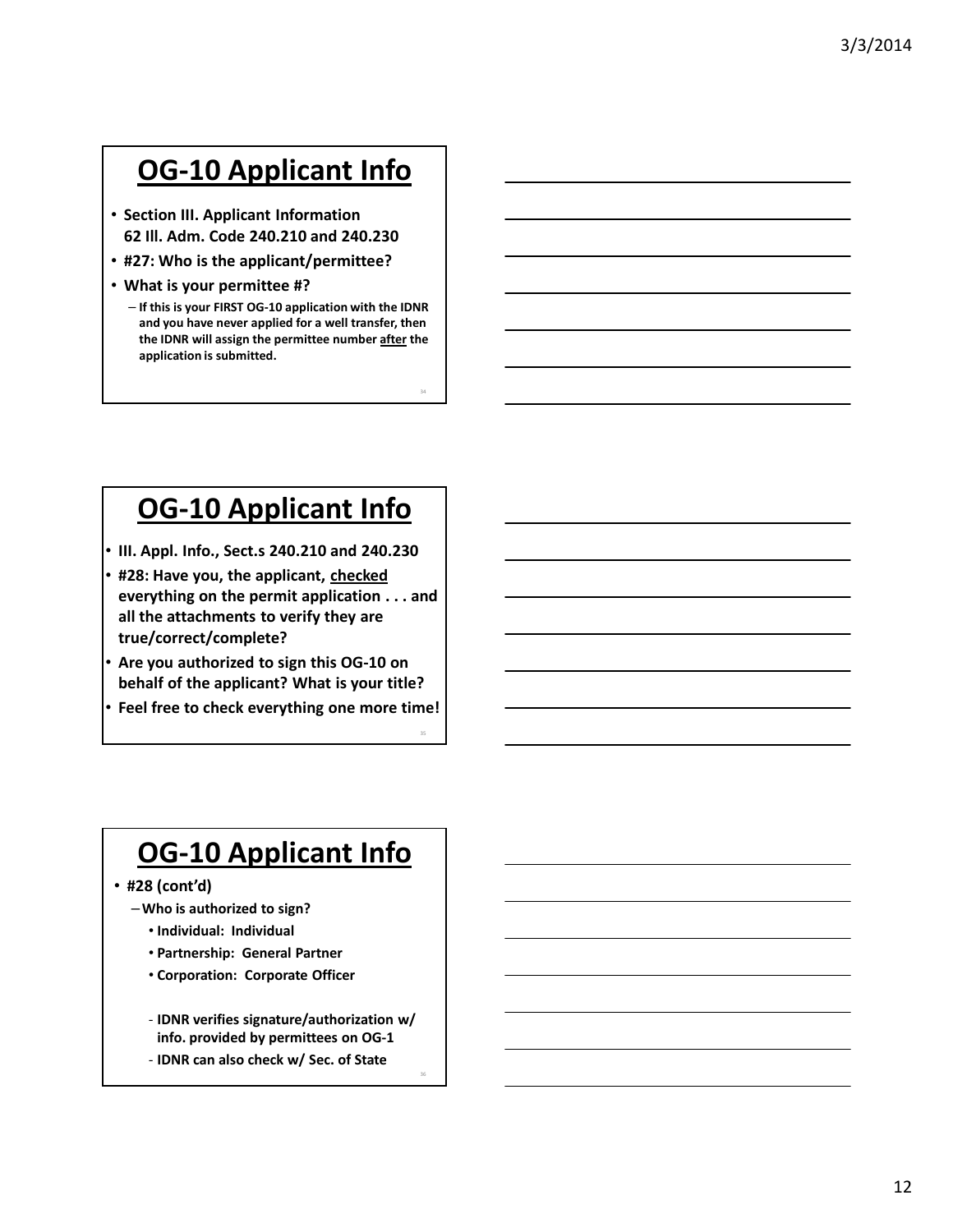### **Other Application Issues**

- Lease Termination
- -Geologic Formations
	- Spacing requirements

#### TERMINATION OF LEASE RIGHTS

37

38

39

#### **SCENARIO**

- Permittee #1 has a lease with 2 wells.
- Permittee #1 appears to walk away from lease.
- After several years, Permittee #2 approaches the mineral owner and asks him for a lease.
- An "Affidavit of Non Production" is recorded by the mineral owner in County Courthouse and a new "base" lease is signed with Permittee #2

#### **TERMINATION OF LEASE RIGHTS**

- A request for a transfer, or a new permit application is submitted to the Department by Permittee #2 including the Affidavit of Non Production and the new "base" lease.
- The Department sends Permittee #2 a deficiency letter indicating the new "base" lease cannot be recognized until the existing lease to Permittee #1 is resolved.
- Why?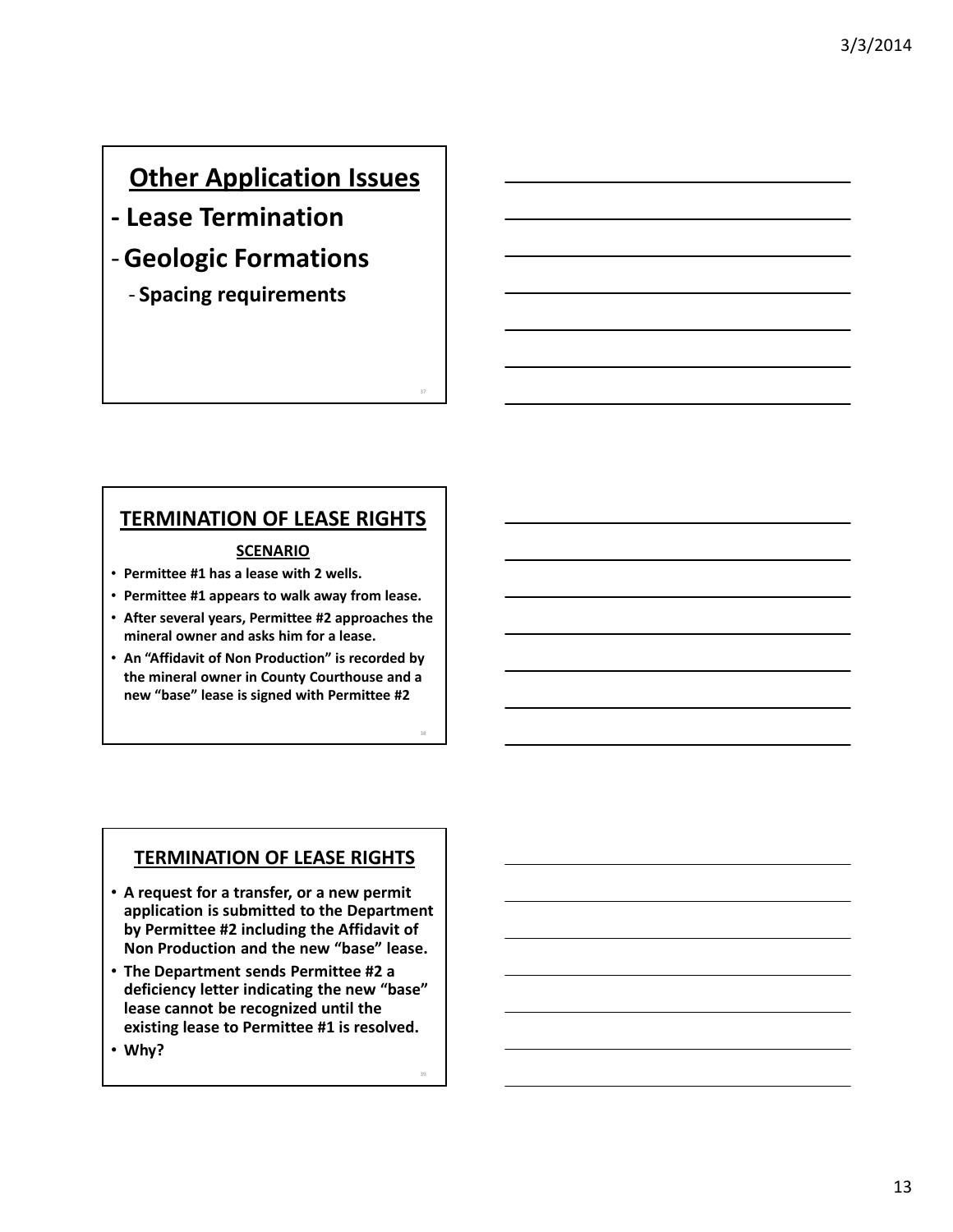#### AUTHORITY OF THE STATE

- US CONSTITUTION
- 14<sup>th</sup> AMENDMENT
- IL. CONSTITUTION • BILL OF RIGHTS
	- SECTION 2
- "…nor shall any State deprive any person of …property, without due process of law…"
- "No person shall be deprived of …property without due process of law…"

40

41

42

#### What Institutes Due Process?

- Merriam-Webster's Dictionary of Law:
- "Fundamental to procedural due process is adequate notice prior to the government's deprivation of one's …property, and an opportunity to be heard and defend one's rights to … property."

#### Ways of Obtaining Mineral Rights

- Assignment of the Existing Lease
- Voluntary Release of the Existing Lease
- Oil and Gas Act Plugging and Restoration Fund Hearing Process, then Transfer. (225 ILCS 725/19.8)
- Oil and Gas Act Integration Hearing. (225 ILCS 725/22.2)
- Mineral Lease Release of Record Act. (765 ILCS 510/)
- Severed Mineral Interest Act. (765 ILCS 515/)
- Oil and Gas Rights Act. (765 ILCS 520/)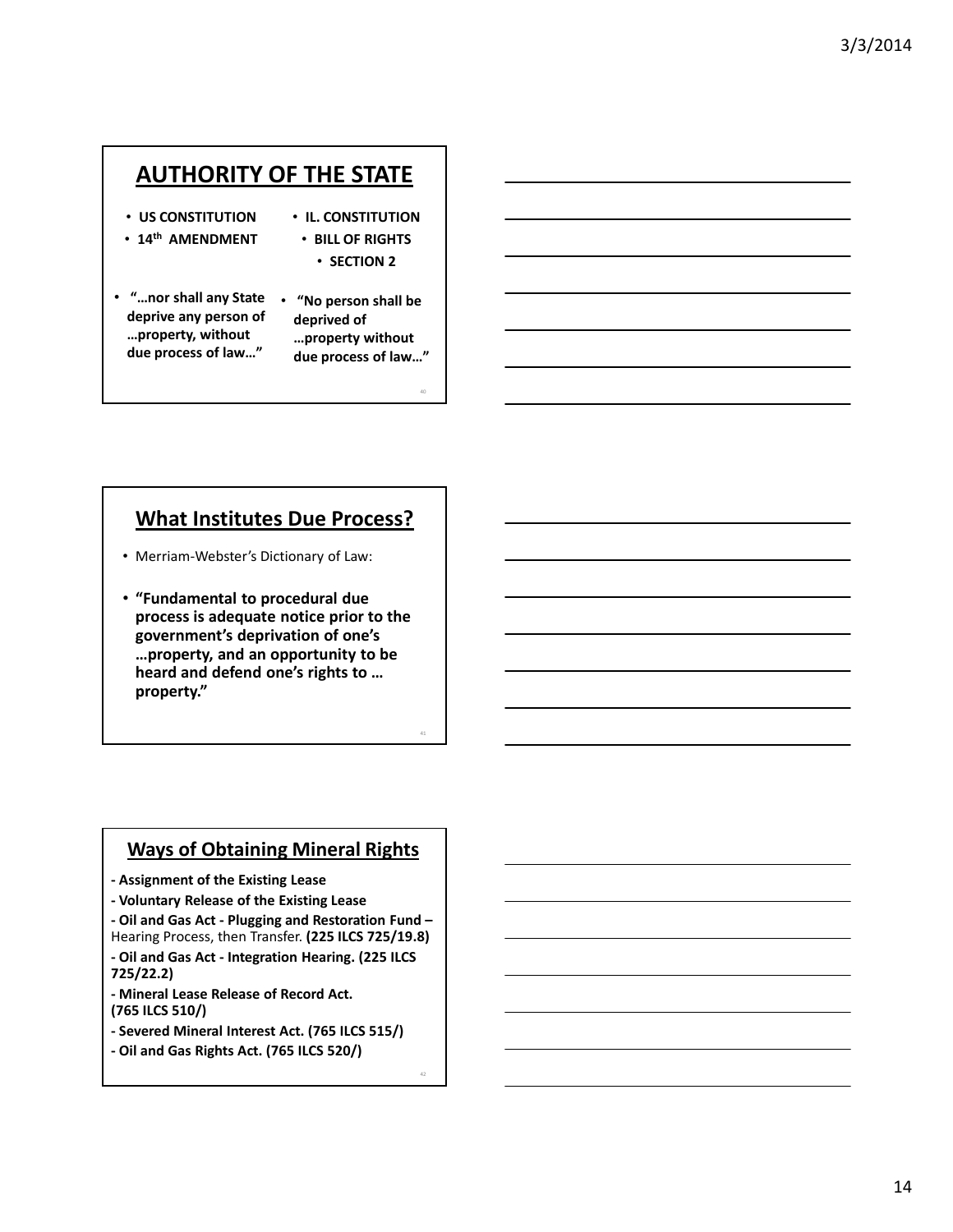#### IDENTIFYING FORMATIONS

- COMMON SUBMISSIONS ON THE OG-10
- Robinson St. Louis
- Salem Warsaw
- Silurian Devonian
- Mississippian Pennsylvanian
- Why is this a problem?



#### IDENTIFYING FORMATIONS

Eon

Era

System or Period

Series

Stage

Group

**Formation** 

Member

45

43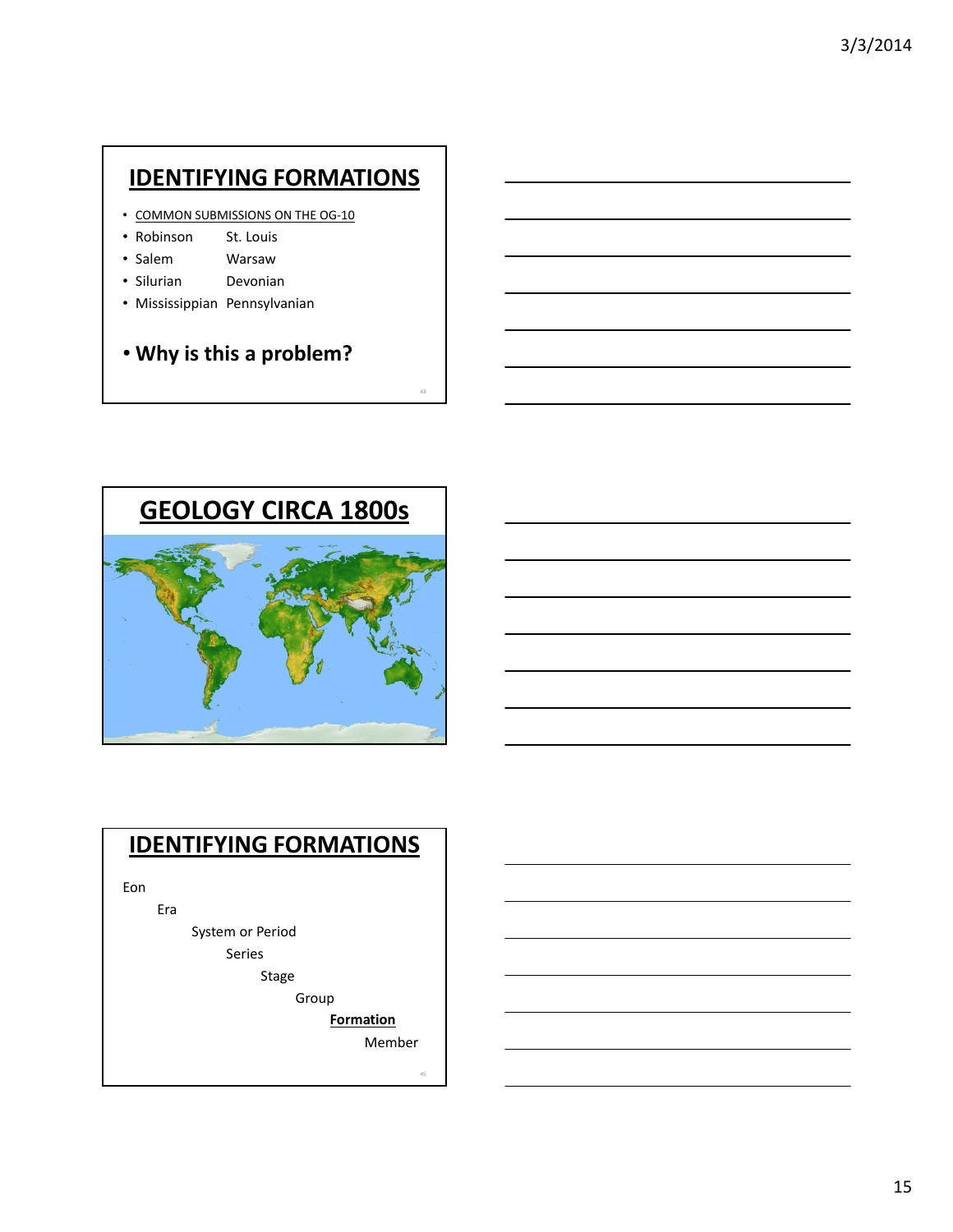



| <b>IDENTIFYING FORMATIONS</b> |            |                        |             |            |                                                                                                  |  |  |
|-------------------------------|------------|------------------------|-------------|------------|--------------------------------------------------------------------------------------------------|--|--|
|                               | Late       | Famennian              | Chautauquan | 360<br>370 | Louisiana Ls<br>Saverton<br>New Albany Group<br>Shale<br><b>Grassy Creek</b><br>Shale            |  |  |
| Devonian                      |            | Frasnian               | Senecan     | 380        | Sweetland<br>Creek Shale<br>Selmier<br>Shale<br>Sylamore Ss.<br>Alto Fm.<br><b>Blocher Shale</b> |  |  |
|                               | Middle     | Givetian               | Erian       | 390        | Cedar Valley Limestone and<br><b>Lingle Formation</b>                                            |  |  |
|                               |            | Eifelian               |             |            | Grand Tower Limestone                                                                            |  |  |
|                               | Early      | Emsian                 | Ulsterian   | 400        | Dutch Creek Sa, Mbr.<br>Clear<br>Creok<br>Chert                                                  |  |  |
|                               |            | Pragian                |             | 410        | Grassy Knob<br>Ls.<br>Chert                                                                      |  |  |
|                               |            | Lochkovian             |             |            | Ls.<br>Bailey                                                                                    |  |  |
| Silurian                      | Pridoli    |                        | Cayugan     | 420        | Limestone                                                                                        |  |  |
|                               | Ludlow     | Ludfordian<br>Gorstian |             |            | Moccasin                                                                                         |  |  |
|                               | Wenlock    | Homerian               | Niagarian   |            | Springs Fm.<br><b>Racine Formation</b>                                                           |  |  |
|                               |            | Sheinwoodian           |             | 430        | St. Clair<br>Joliet                                                                              |  |  |
|                               | Llandoverv | Telvchian              |             |            | Formation<br>Limestone                                                                           |  |  |
|                               |            | Aeronian               | Alexandrian | 440        | Sexton Creek Limestone                                                                           |  |  |
|                               |            | <b>Rhuddanian</b>      |             |            | 47<br>Edgewood<br>Fm.                                                                            |  |  |



#### IDENTIFYING FORMATIONS

• Silurian, Devonian, Mississippian and Pennsylvanian are actually Systems which contain multiple Formations.

- Silurian System:
	- Moccasin Springs St. Clair
	-
	- Racine Sugar Run
	- Marcus
	- Joliet
	- Sexton Creek Edgewood Sweeney
	-
	- Blanding Tete Des Morts
	-
	- Molsalem Kankakee Elwood
	-
	- Wilhelmi <sup>48</sup>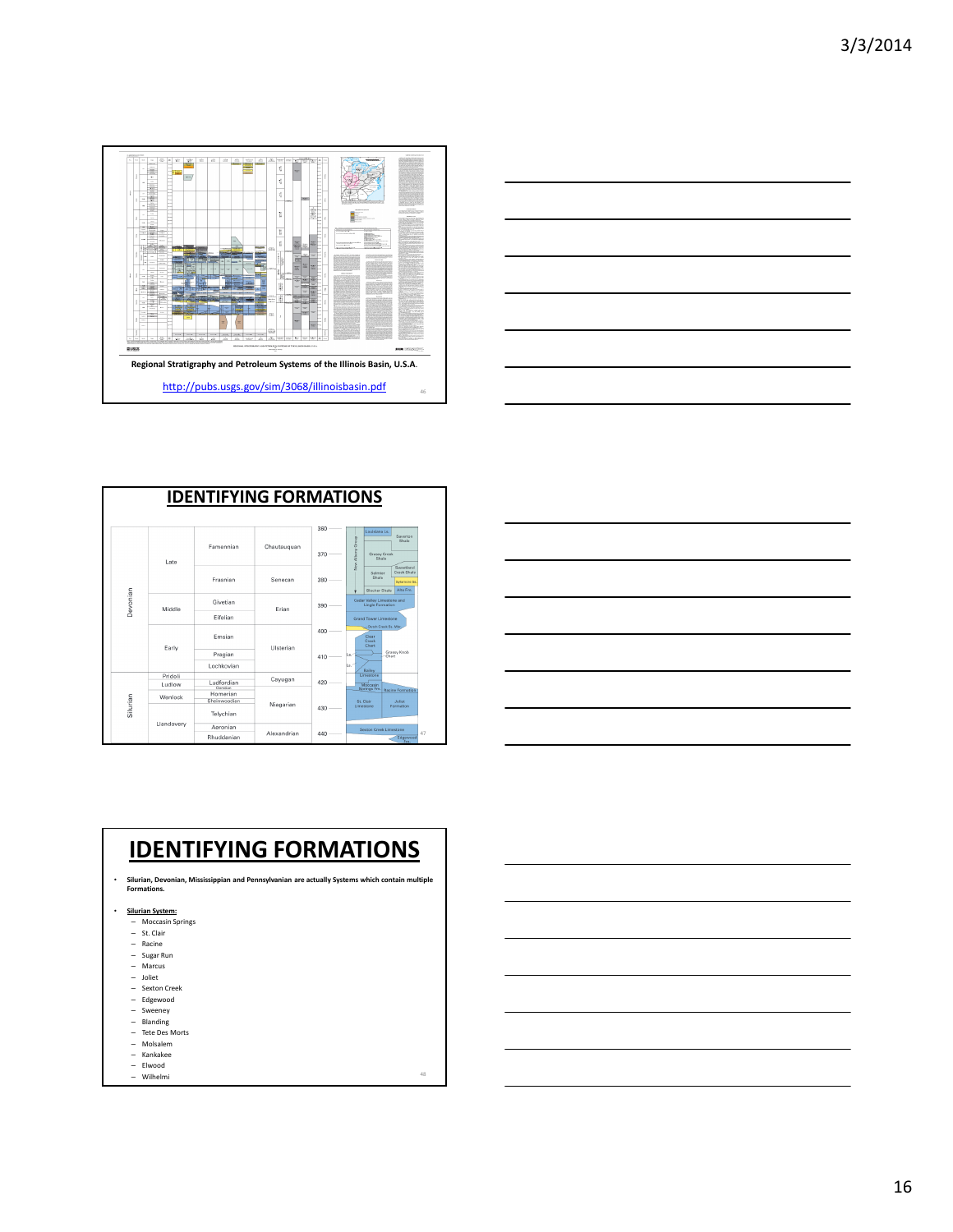#### IDENTIFYING FORMATIONS

• The New Albany is actually a group not a Formation as noted in this figure from the Handbook of Illinois Stratigraphy.

| GR          | <b>FORMATION</b>                                            |   | FEET      |
|-------------|-------------------------------------------------------------|---|-----------|
|             | Louisiana Ls.                                               |   | $0 - 40$  |
|             | Soverton Sh.                                                |   | $5 - 110$ |
| Albany<br>ž | Grossy Creek Sh.                                            |   | 0.225     |
|             | Secontinud Crook Sh.                                        |   | $0 - 200$ |
|             | Sylamore Ss.                                                | π | ro-s      |
|             | Fig. D-19-Columnar section of the Upper Devonian<br>Series. |   |           |

#### Directions, Administrative Rules

49

51

- Oil & Gas Act 225 ILCS 725/1 et seq.
- Administrative Rules: 62 Ill.Adm.Code 240.
- 240.210 Application for Permit to Drill . . .
- 240.220 Contents of Application
- 240.230 Authority of Person Signing Appl.
- 240.240 Addl. Req. of Directional Drilling
- 240.245 Addl. Req. of Horizontal Drilling
- 240.410 Drilling Units

#### Administrative Rules

- Administrative Rules: 62 Ill.Adm.Code 240.
- 240.420 Well Loc. Except. w/in Drilling Unit
- 240.430 Drilling Unit Exceptions
- 240.450 Vertical Drilling
- 240.455 Horizontal Drilling
- 240.1305 Permit Req. in Mine Areas
- 240.1330 Well Locations Prohibited
- 240.1500 When Required . . . (bonds)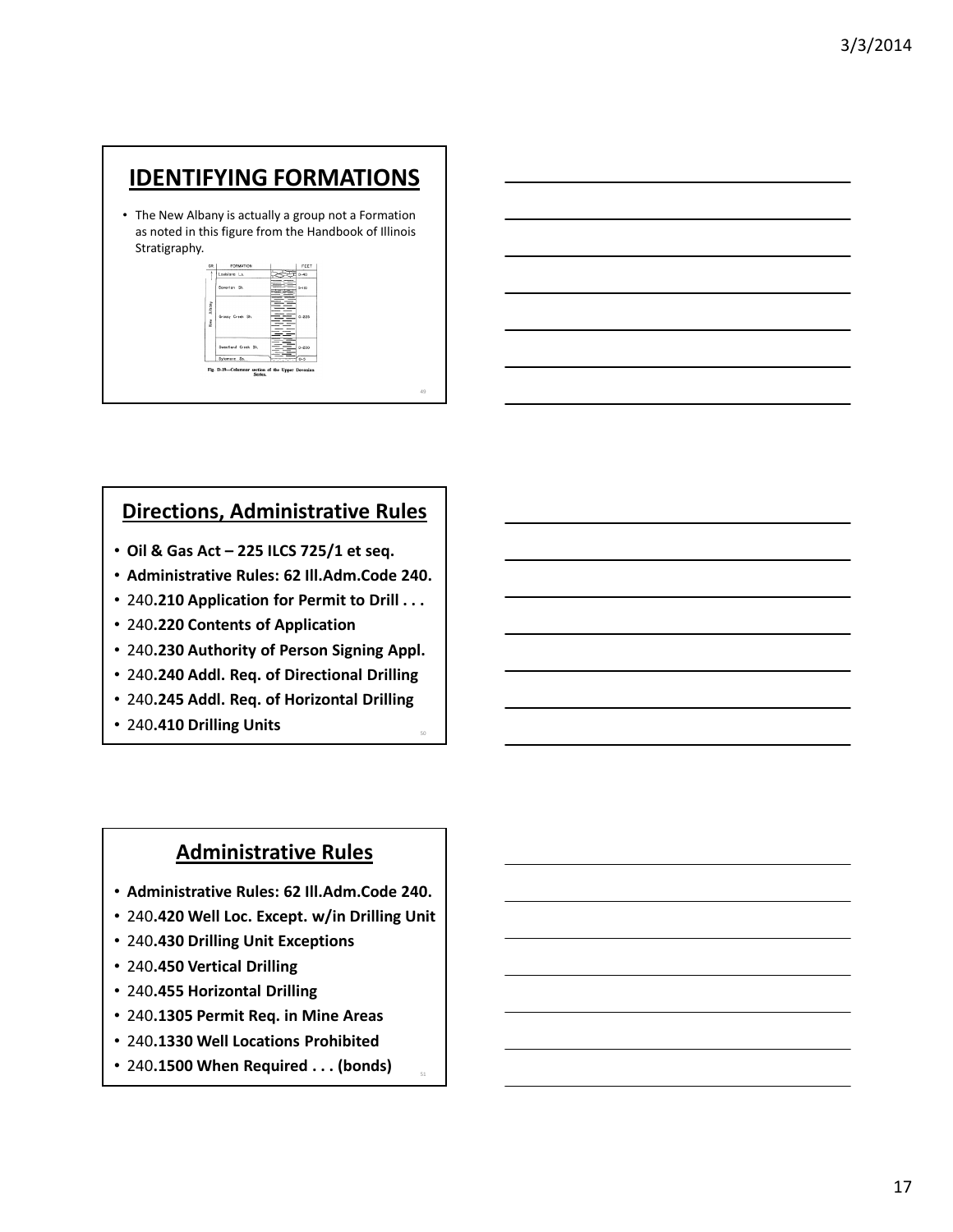#### Administrative Rules

- Administrative Rules: 62 Ill.Adm.Code 240.
- 240.1710 Annual Permittee Reporting
- 240.1805 Definitions "underground gas storage field"
- 240.1820 Permit Requests in an Underground Gas Storage Field

#### What Else?

52

53

- Hydraulic Fracturing Regulatory Act ("HFRA")
- 225 ILCS 732/1-1 et seq.
	- Definitions section 1-5
	- Registration section 1-35
	- Hydraulic Fracturing Completion Reporting section 1-98
- When there are Administrative Rules for the HFRA: 62 Ill. Adm. Code 245. ???

#### **Conclusion**

- IDNR, Government, here to help
- Put on this "how to" seminar
- IDNR cannot do industry's work
- Encourage you to consult w/ each other
- Read the Ad. Rules, Review PowerPt. Pres.
- Use Consultants, Geologists, Engineers, and Lawyers to help with the process
- IDNR Employees cannot make recommend.
- Illinois Oil & Gas Association can help Thx